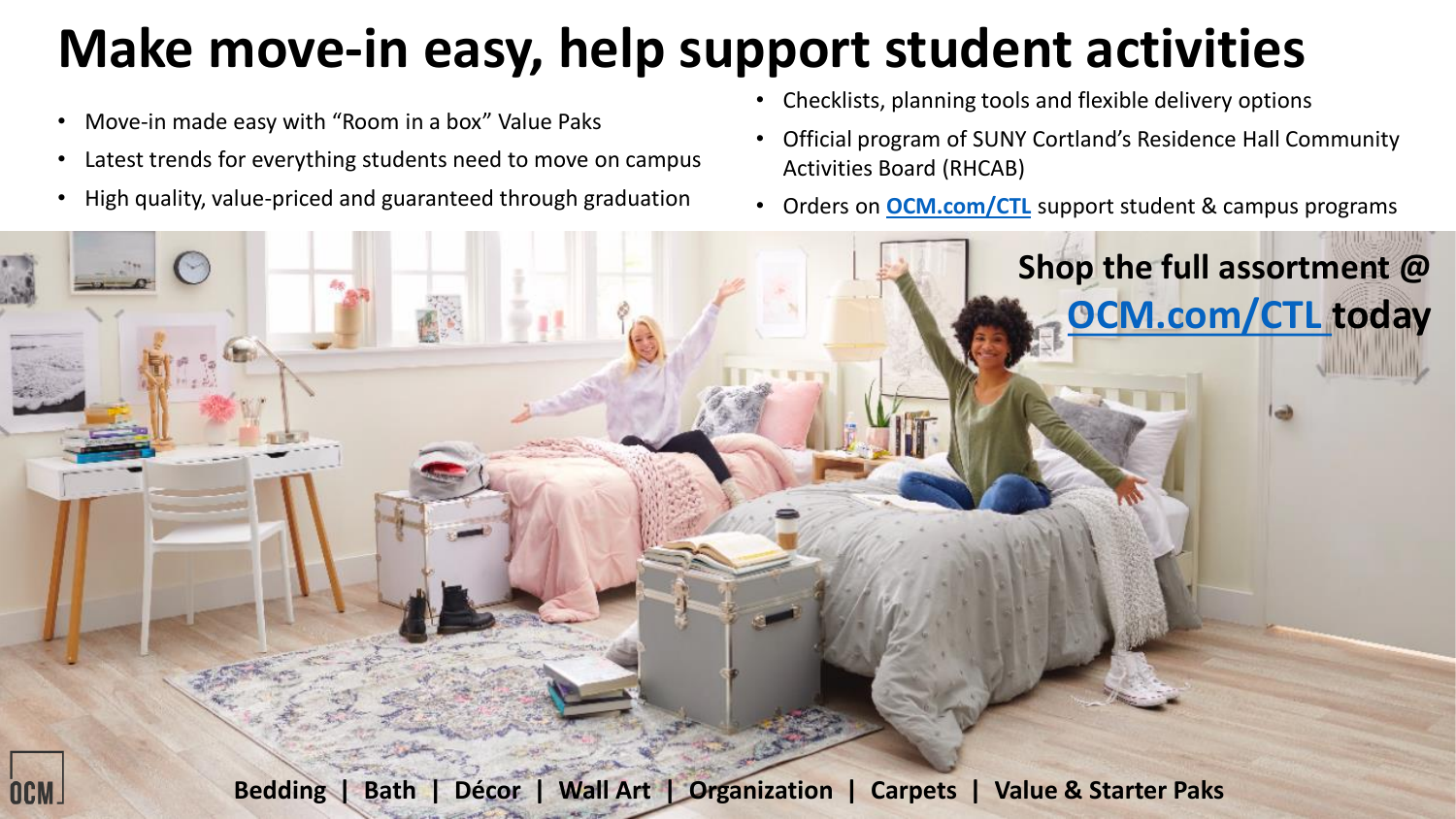## **Make move-in easy, help support student activities**

• Move-in made easy with "Room in a box" Value Paks

OGM

- Latest trends for everything students need to move on campus
- High quality, value-priced and guaranteed through graduation
- Checklists, planning tools and flexible delivery options
- Official program of SUNY Cortland's Residence Hall Community Activities Board (RHCAB)
- Orders on **[OCM.com/CTL](https://www.ocm.com/ctl)** support student & campus programs

**Shop the full assortment @** 

**[OCM.com/CTL](https://www.ocm.com/ctl) today**